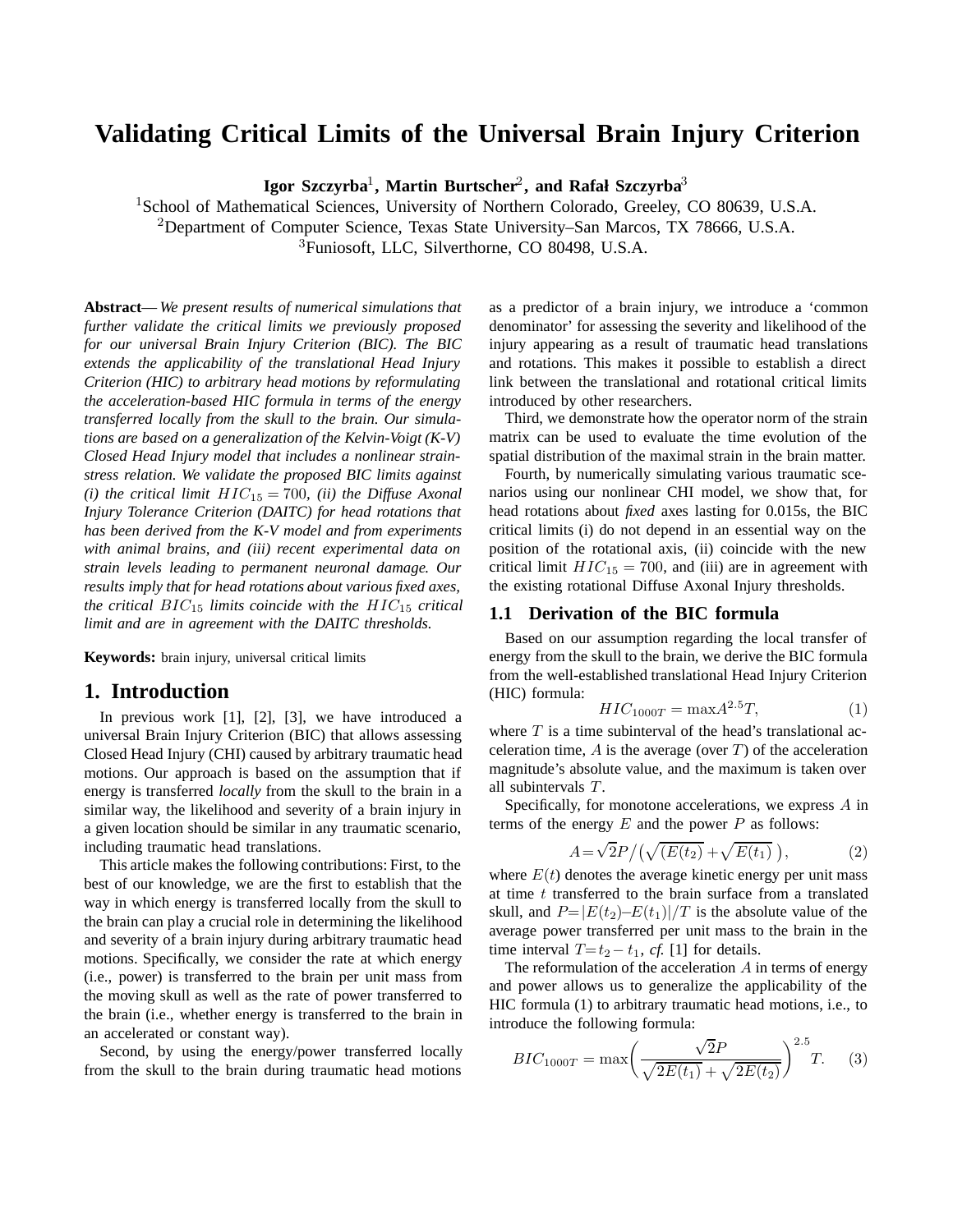Let us note that, contrary to the case of a head translation, during an arbitrary head motion, energy is transferred nonuniformly from the skull to the brain, i.e., both *E* and *P* depend not only on the time *t* but also on the localization of the brain parcels. For instance, during a head rotation about a *fixed* axis, the energy transferred to the brain is negligible near the axis because the magnitude of the rotational velocity is very small there. Hence, in case of an arbitrary traumatic head motion, the maximum in the formula (3) should be taken not only over all time intervals *T* but also over the entire brain surface.

If, for a time interval  $T=t_2-t_1$  for which the maximum in (3) is assumed, the velocity of an acceleration pulse is zero at  $t_1$  or  $t_2$ , the BIC formula (3) can be simplified to become a function of only the average power *P* and the duration of the acceleration time *T* :

$$
BIC_{1000T} = \max 2P(2P/T)^{0.25},\tag{4}
$$

where the ratio  $P/T$  approximates the rate at which power is transferred to the brain. Thus, our BIC formula (4) exposes a new role that is possibly played in the creation of brain injuries by an accelerated delivery of power from the skull to the brain (second temporal derivative of energy).

#### **1.2 Rotations about fixed axes**

In the case of accelerated head rotations about *fixed* axes (which we focus on in this study), the requirement that the maximum should be taken over the entire brain surface can be relaxed by considering only a thin strip of the brain's surface located along the boundary of the 2D brain cross section that is perpendicular to the rotational axis and is characterized by the *highest* value of tangential velocity.

Moreover, if the magnitude of this tangential velocity over time is the same as the magnitude of the translational velocity characterizing a head's accelerated translation, the likelihood and severity of a brain injury appearing in this brain cross-section should be similar to the likelihood and severity of an injury when the head is translated since the local transfer of energy along the cross section's boundary is practically identical in both traumatic scenarios. Consequently, it should be possible to directly use the critical HIC limits introduced in [4], [5] to derive the critical BIC limits for traumatic head rotations about fixed axes.

# **1.3 Correlation between translational and rotational brain injury criteria**

In deriving BIC critical limits for traumatic head rotations about fixed axes, our approach allows us to also use the rotational critical limits introduced by the Diffuse Axonal Injury Tolerance Criterion (DAITC). DAITC has been developed in 1992 based on experiments with baboon brains and the *linear* viscoelastic Kelvin-Voigt (K-V) CHI model, *cf.* [6]. The DAITC is expressed in terms of the peak rotational acceleration about a *fixed* rotational axis positioned centroidally, and the peak change of the rotational velocity's magnitude.

In fact, considering how energy is transferred locally from the skull to the brain in traumatic situations as a brain injury predictor allows us to link the translational critical HIC limits with the rotational critical DAITC limits. For instance, the maximum translational acceleration of a triangularly shaped acceleration pulse characterized by the critical  $HIC_{15}=700$ limit equals  $150g=1,472m/s^2$  and the corresponding peak change in the velocity is 5.4m/s, *cf.* Fig. 2 in Section 3.

If the same tangential pulse is used to centroidally rotate an adult human head with an 'average radius' of 0.1m about a fixed axis, the maximum rotational acceleration equals  $14,460 \text{rad/s}^2$  and the peak change in the rotational velocity magnitude equals 55rad/s. This corresponds to a point that is near the critical region defined by the DAITC analytic model's threshold curve and is inside the critical region defined by the DAITC physical model, *cf.* Fig. 5 in [6].

# **2. Generalized Kelvin-Voigt CHI model**

We further validate the critical BIC limits by conducting simulations using our numerical nonlinear CHI model that generalizes the K-V model used to derive DAITC.

#### **2.1 Nonlinear stress-strain relation**

Following experimental data obtained over the last two decades, *cf.* [7], [8], [9], we include a *nonlinear* stressstrain relation in our generalization of the K-V CHI model. Thus, our computational model utilizes the following Partial Differential Equations (PDEs) describing the propagation of shear waves in incompressible viscoelastic materials:

$$
\frac{\partial \mathbf{v}(\mathbf{x},t)}{\partial t} = \Delta(c^2(\mathbf{x},t)\mathbf{u}(\mathbf{x},t) + \nu \mathbf{v}(\mathbf{x},t)),
$$

$$
\frac{\partial \mathbf{u}(\mathbf{x},t)}{\partial t} = \mathbf{v}(\mathbf{x},t), \quad \nabla \cdot \mathbf{v}(\mathbf{x},t) = 0,
$$
(5)

where **v**(**x**,*t*) ≡(v<sub>1</sub>(**x**,*t*),v<sub>2</sub>(**x**,*t*),v<sub>3</sub>(**x**,*t*)) with **x** ≡(*x*<sub>1</sub>, *x*<sub>2</sub>, *x*<sub>3</sub>) represents the brain matter velocity vector field at time *t* in an *external* coordinate system,  $\mathbf{u}(\mathbf{x},t)$  is the corresponding displacement vector field, *c*(**x***, t*) describes the brain's shear wave velocity that depends on the distribution of strain in the brain matter, and  $\nu$  is the brain's kinematic viscosity.

Specifically, based on experimental data reported in [7], we model the stress-strain relation as an exponential function, i.e., we set

$$
c(\mathbf{x},t) \equiv c \cdot \exp(r \cdot s(\mathbf{x},t)),\tag{6}
$$

where  $c \equiv \sqrt{G/\delta}$  denotes the basic shear wave velocity in the absence of strain (with  $G$  and  $\delta$  being the brain matter shear modulus and density, respectively),  $s(\mathbf{x}, t)$  describes the time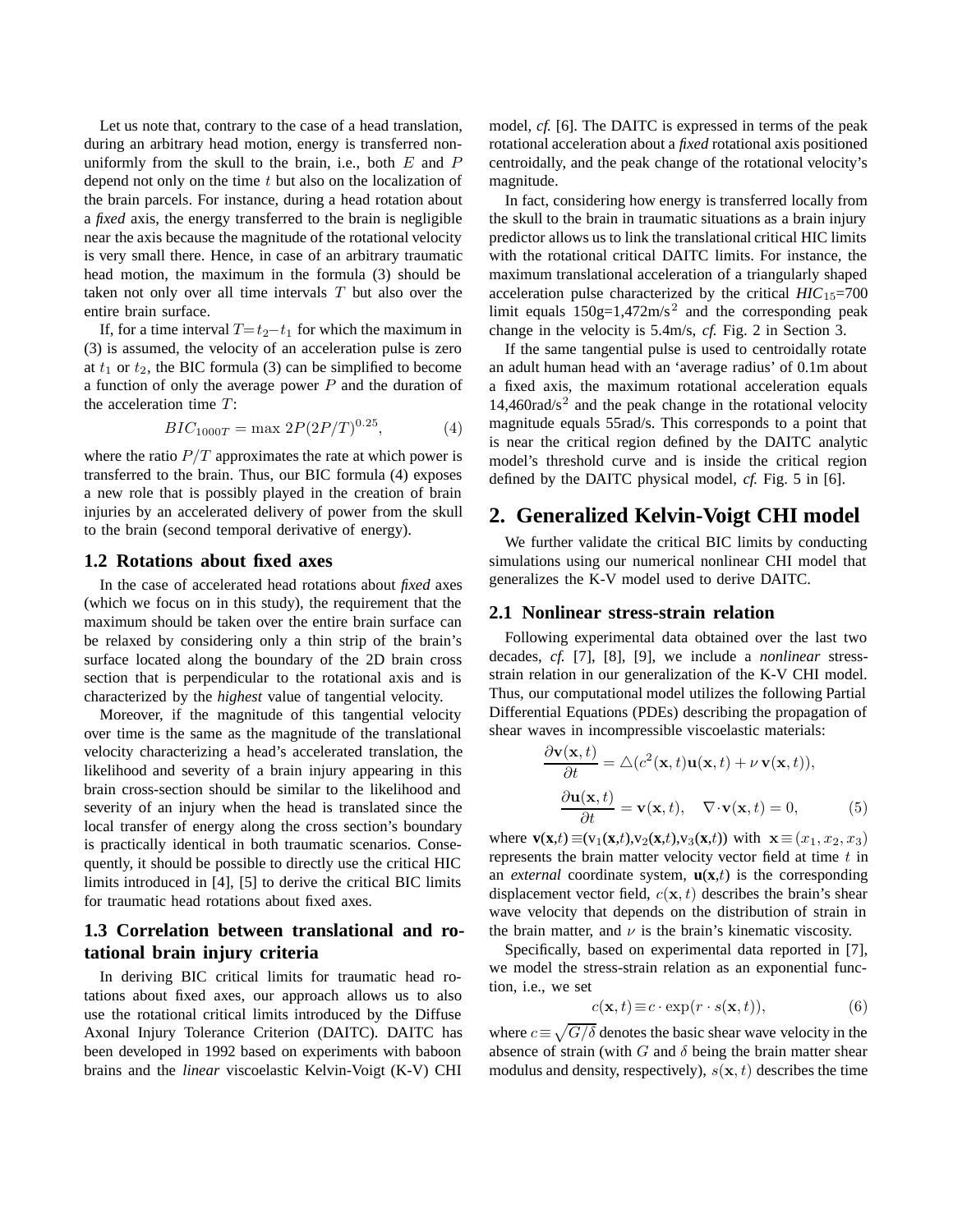evolution of the spatial distribution of the maximum strain within the brain matter, and *r* is a coefficient determining how the brain matter stiffens under strain.

Since there are no experimental data on the brain matter's strain-stress relation for very large strains, we make the assumption that for strains larger than *m*%, e.g., exceeding  $m = 50\%$ , the shear wave velocity  $c(\mathbf{x}, t)$  given by (6) 'saturates', i.e., it smoothly becomes proportional to the basic velocity *c*.

#### **2.2 Spatial distribution of maximal strain**

To find the spatial distribution  $s(\mathbf{x}, t)$  of the maximal strain, we evaluate the components of the matrix:

$$
\mathbf{S}(\mathbf{x},t) \equiv \nabla \cdot \mathbf{U}(\mathbf{x},t) + \mathbf{I} \equiv \partial \mathbf{U} \frac{\partial}{\mathbf{x}}(\mathbf{x},t) + \mathbf{I},\qquad(7)
$$

where  $U(\mathbf{x},t) \equiv (U_1(\mathbf{x},t),U_2(\mathbf{x},t),U_3(\mathbf{x},t))$  denotes the brain matter's displacement vector field *relative* to the moving skull,  $\nabla \cdot \mathbf{U}(\mathbf{x}, t)$  is the strain matrix of this field, and **I** is the identity matrix in 3D.

The diagonal terms in the strain matrix  $\nabla \cdot \mathbf{U}(\mathbf{x},t)$  determine the contribution of the partial derivatives to the brain deformation by evaluating the brain matter's *strain* with regard to the directions of the base vectors used, whereas the partial derivatives in the non-diagonal terms determine their contribution to the brain deformation by evaluating the *total deformation* of the brain matter.

Adding *one* to the diagonal terms in (7) puts all partial derivatives on 'equal footing', i.e., enables us to evaluate the maximal total deformation in each point **x** of the brain at time *t* by using the operator norm  $|| \cdot ||_O$  of the matrix  $S(x, t)$ . Next, by subtracting *one* from this maximal total deformation, we obtain the spatial distribution of the maximal strain at time *t*. Thus, the function  $s(\mathbf{x}, t)$  is given by:

$$
s(\mathbf{x}, t) \equiv ||\mathbf{S}(\mathbf{x}, t)||_O - 1 \equiv \sup ||\mathbf{S}(\mathbf{x}, t) \cdot \mathbf{y}|| - 1,
$$
 (8)

where  $y \equiv (y_1, y_2, y_3)$ , || || denotes the vector norm in 3D, and the supremum is taken over all vectors **y** with  $||y|| = 1$ . One can easily check that:

$$
s(\mathbf{x},t) \le ||\nabla \cdot \mathbf{U}(\mathbf{x},t)||_O,\tag{9}
$$

i.e., the operator norm  $\|\nabla \cdot \mathbf{U}(\mathbf{x}, t)\|_0$  of the strain matrix provides an upper bound for the function  $s(\mathbf{x}, t)$  describing the spatial distribution of the maximal strain.

# **3. Simulation setup**

In this paper, we present simulation results of head translations in a fixed direction as well as of head rotations about certain fixed rotational axes. As mentioned above, this allows us to directly verify the results of our numerical simulations using the HIC and DAITC critical limits.

In both of these scenarios the forces applied to the head have one zero component, and consequently, one component of the 3D solutions is zero. Therefore, it suffices to solve PDEs (5)–(8) only in 2D brain cross sections near which the transfer of energy from the skull to the brain is the largest.

Thus, for forward head translations and rotations, we present the results of our simulations in a sagittal brain cross section that is positioned near the falx cerebri, whereas for lateral head rotations, we present the results in a coronal brain cross section that is positioned near the brain's center of mass and that includes the falx cerebri.

#### **3.1 Skull-brain facsimile**

As solution domains, we use 2D facsimiles of the skullbrain cross sections consisting of three layers: (i) the skull and dura layer, (ii) the Cerebro Spinal Fluid (CSF) layer, and (iii) the brain matter layer, *cf.* Fig 1. Specifically, we model the skull and the dura mater as a solid body layer, the  $4·10<sup>-3</sup>m$  thick CSF layer representing the pia-arachnoid complex with the fluid is modeled as an incompressible elastic medium, and the brain matter is modeled as an incompressible viscoelastic medium.

Since there exist no conclusive experimental data on how the stress depends on the strain in the gray matter, the brain matter is assumed to be homogenous having the physical characteristics of the white matter.



Fig. 1

THE THREE-LAYER SAGITTAL AND CORONAL HEAD CROSS SECTIONS SOLID BODY SKULL AND DURA MATER - DARK GRAY, ELASTIC CSF COMPLEX - BLACK; VISCOELASTIC HOMOGENOUS BRAIN - LIGHT GRAY

Experimental data in [7],  $[10-17]$  imply that the shear wave velocity in the white matter is approximately 1m/s, the stiffening coefficient  $0.5 \le r \le 2.5$ , the brain's viscosity  $0.009 \text{m}^2/\text{s} \leq \nu \leq 0.017 \text{m}^2/\text{s}$ , and neurons can sustain mechanical strain up to 80%.

According to [18], the CSF layer is predominately modeled as an incompressible elastic medium with a shear modulus  $G_{CSF}$  as low as 200PA, which reflects the role of the CSF in reducing the strain within the brain matter [19]. The simulation results presented here are obtained with the following values for the constants in the system  $(5)$  – $(8)$ :  $c = 1$ m/s,  $\nu = 0.013$ m<sup>2</sup>/s,  $r = 1.4$ ,  $m = 50\%$ ,  $G_{CSF} = 225$ PA.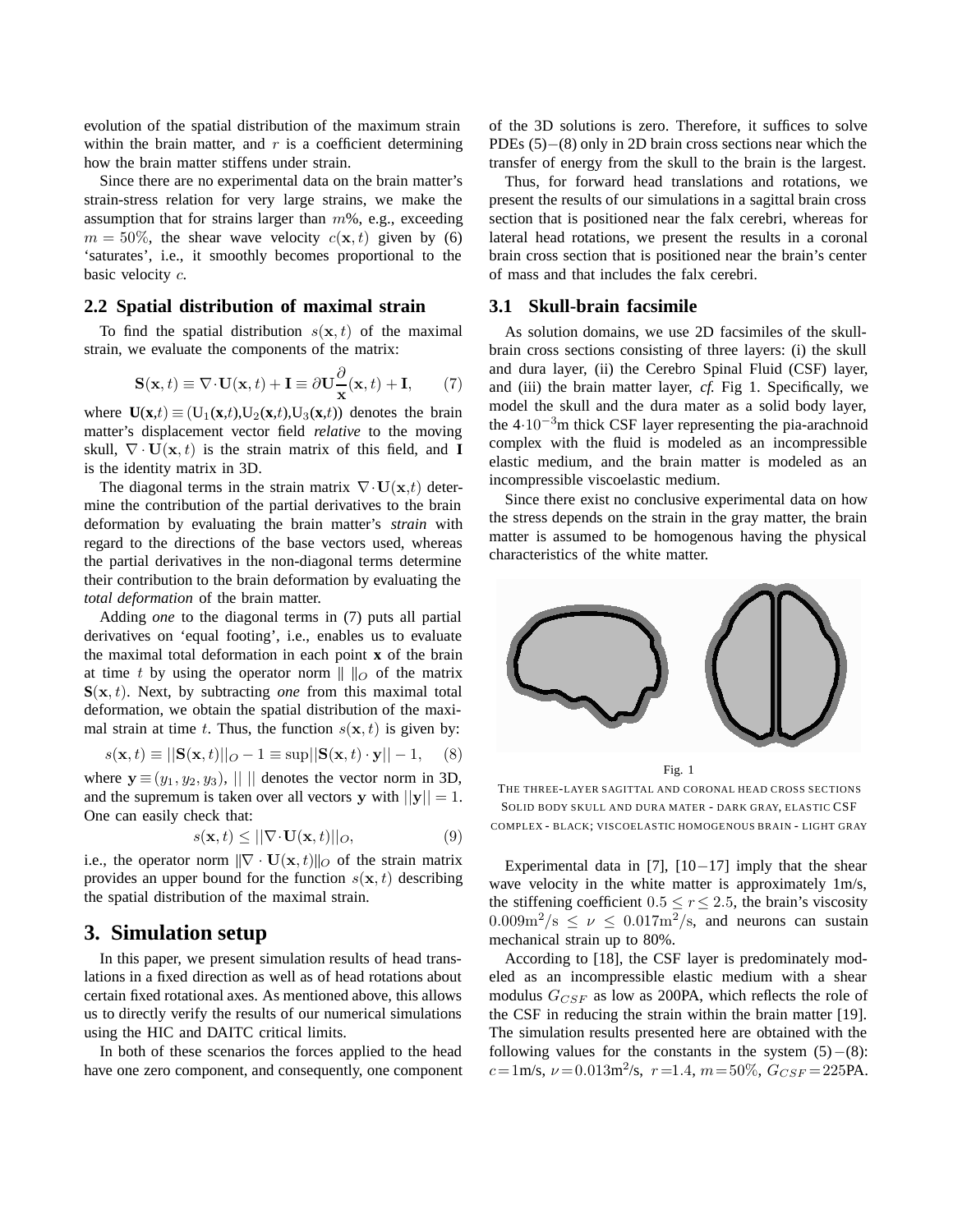#### **3.2 Acceleration loads used**

We simulate forward head translations and forward head rotations about fixed horizontal axes positioned at the head's center of mass, the chin, the neck, and the abdomen as well as lateral head rotations about fixed vertical axes positioned at the head's center of mass, the skull, and at some distances outside of the skull.

We present simulation results obtained using a triangular acceleration load with the acceleration time  $T = 0.015$ s and the tangential acceleration and velocity magnitudes corresponding to  $HIC_{15} = BIC_{15}$  ranging from 100 to 1000. Fig. 2 depicts the dynamic characteristics of the critical load used with  $HIC_{15} = BIC_{15} = 700$ .



### **4. Simulation results**

To evaluate the possible severity of a brain injury, we find the absolute maximum  $s_{\text{max}}$  of the function  $s(\mathbf{x}, t)$ , i.e., the maximum strain value attained in a given brain cross section during or some time after the head is accelerated.

#### **4.1 Simulations of forward head translations**

Table 1 depicts the values of *s*max attained in the coronal and sagittal brain cross sections in our simulations of forward head translations under loads characterized by four *HIC*<sup>15</sup> values ranging between 100 and 1000.

| 15       | $100_1$ | 400   | 700 | 000    |
|----------|---------|-------|-----|--------|
| coronal  | 10%     | 20%   | 25% | $77\%$ |
| sagittal | 17%     | $7\%$ | 35% | 38%    |

MAXIMAL STRAIN  $s_{\rm max}$  IN THE CORONAL AND SAGITTAL CROSS SECTIONS ATTAINED DURING OR AFTER FORWARD HEAD TRANSLATIONS WITH  $HIC_{15}$  ranging between 100 and 1000

Experiments imply that neurons sustain permanent damage due to a chemical imbalance when stretched by 25%- 30% [6], [7], [20]. For the  $HIC_{15} = 700$  load, the average of the *s*max values attained in both brain cross sections equals 30%. Thus, our translational results are in good agreement with this critical HIC limit, which validates the predictions of our computational CHI model.

The disparity between the  $s_{\text{max}}$  values in the coronal and sagittal brain cross sections are most likely due to the fact that the simulations with the sagittal cross section do not take into account the impact of the falx cerebri, which seems to lower the maximal strain, *cf.* [6].

#### **4.2 Simulations of head rotations**

Diffuse Axonal Injuries (DAI) appear predominantly as a result of rapid head rotations, *cf.* [21]. To derive critical BIC values that can be used to assess the severity and likelihood of DAI, we conduct numerous simulations of head rotations under loads characterized by a variety of BIC values.

Table 2 depicts the values  $s_{\text{max}}$  attained under  $BIC_{15}$ loads ranging from 100 to 1000 in the sagittal brain cross section during or after forward head rotations about fixed horizontal axes positioned at the head's center of mass, the chin, the neck, and the abdomen.

| $smax$ values in sagittal cross section | $BIC_{15}$ |     |     |     |
|-----------------------------------------|------------|-----|-----|-----|
| forward rotation about fixed axis at    | 100        |     | 700 | (M) |
| head's center of mass                   | 17%        | 32% | 37% | 39% |
| chin                                    | 17%        | 32% | 36% | 13% |
| neck                                    | 13%        | 29% | 35% | 40% |
| abdomen                                 | 9%         |     | 36% |     |

| ۰.<br>٠<br>۰, |  |
|---------------|--|
|---------------|--|

MAXIMAL STRAIN  $s_{\rm max}$  IN THE SAGITTAL CROSS SECTION ATTAINED DURING OR AFTER FORWARD HEAD ROTATIONS ABOUT VARIOUS HORIZONTAL AXES WITH  $BIC_{15}$  values between 100 and 1000

Table 3 shows the values  $s_{\text{max}}$  attained under the same  $BIC_{15}$  loads but in the coronal brain cross section when the head is rotated laterally, counter-clockwise about fixed vertical axes positioned at the head's center of mass, the skull, 0.1m from the skull, and 0.2m from the skull.

| $smax$ values in coronal cross section | $BIC_{15}$ |     |     |      |
|----------------------------------------|------------|-----|-----|------|
| lateral rotation about fixed axis at   |            | 400 | 700 | 1000 |
| head's center of mass                  | 11%        | 25% | 39% | 40%  |
| skull                                  | 17%        | 35% | 40% | 41%  |
| $0.1m$ from the skull                  | 16%        | 35% | 40% | 40%  |
| 0.2m from the skull                    | 5%         | 30% | 35% | 37%  |

Table 3

MAXIMAL STRAIN smax IN THE CORONAL CROSS SECTION ATTAINED DURING OR AFTER LATERAL HEAD ROTATIONS ABOUT VARIOUS VERTICAL AXES WITH  $BIC_{15}$  values between 100 and 1000

These simulation results provide maximal strain values  $s_{\text{max}}$  that are slightly higher than (but still in line with) the values obtained for head translations. Let us note, however, that during rapid head rotations the absolute maxima  $s_{\text{max}}$ of strain are, in general, attained in a pointwise manner in very small regions of the brain matter during a very short period of time lasting for 0.01s to 0.02s.

Such localized high strain values lasting for such short periods of time should only be used to obtain an upper bound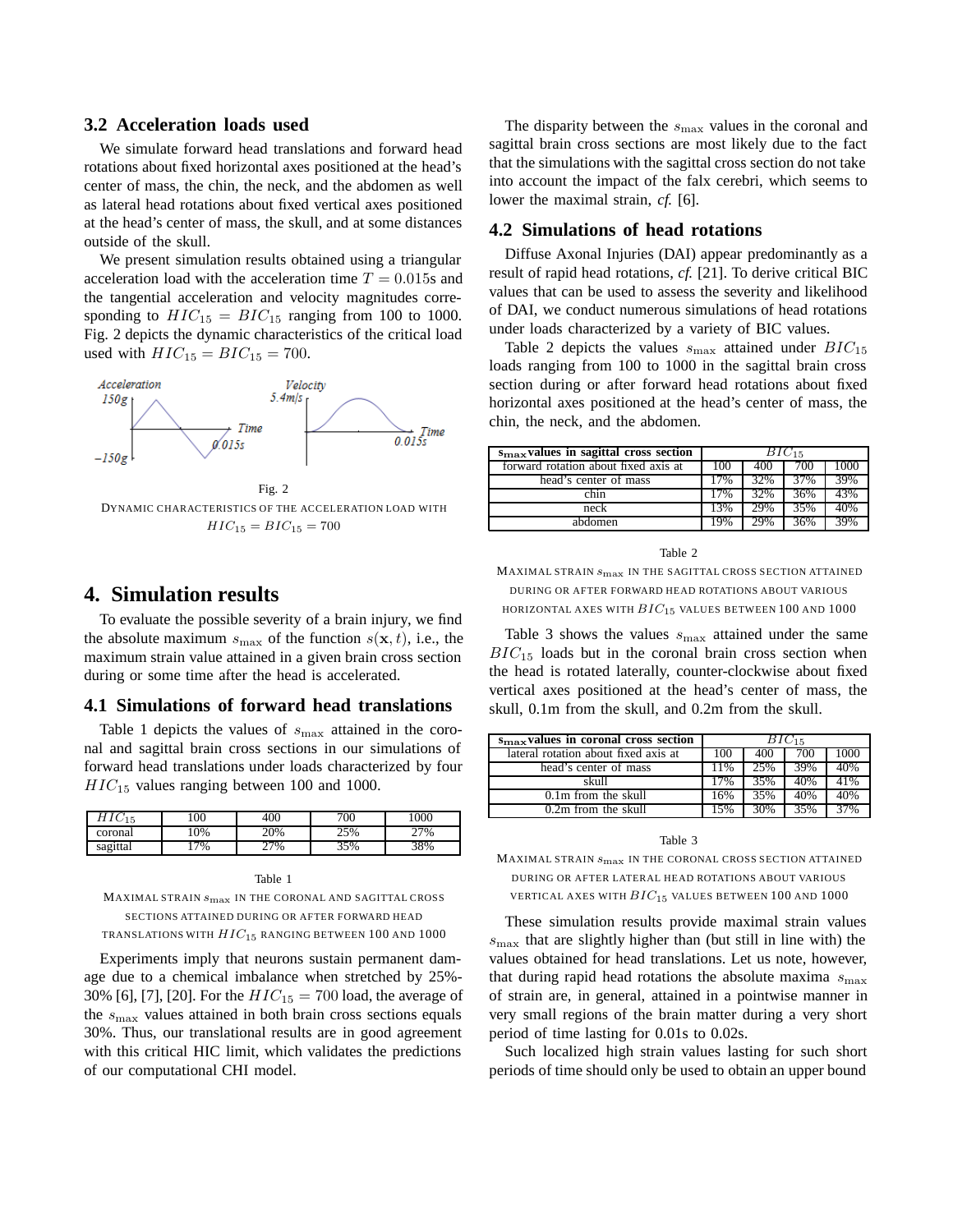

TIME EVOLUTION OF THE VELOCITY CURVED VECTOR FIELD  $V(x_1, x_2, t)$  relative to the skull in the coronal brain cross section DURING AND AFTER A LATERAL HEAD ROTATION WITH  $BIC_{15} = 700$  about a vertical axis positioned at the brain's center of mass

estimate for predicting DAI likelihood and severity, since the loss of axonal transport in a single axon does not properly reflect the spatial scattering of DAI [22].

Instead, the Cumulative Strain Damage Measure (CSDM) introduced in [23] has been accepted as a good DAI predictor [24]. An initial analysis of our simulation results from the point of view of the CSDM suggests that the critical HIC value of 700 can be used as the BIC critical value for head rotations about fixed axes and as a starting point for establishing critical BIC limits for arbitrary head rotations.

Since commercial software cannot adequately depict highly localized oscillations of vector fields, we have developed animated Curved Vector Field (CVF) plots [25]. CVF plots use curved, dark-to-light shaded lines instead of arrows to indicate the motion's direction. They provide a good depiction of vectors and portray potential trajectories of brain parcels. Animated versions of our CVF plots are available at http://www.funiosoft.com/brain/ in form of MPEG movies.

Fig. 3 (resp. 4) depicts time snapshots of CVF animations representing the brain matter's velocity vector field  $V(x_1, x_2, t)$  *relative* to the moving skull at various times *t* in the coronal (resp. sagittal) 2D brain cross section when the head is rotated laterally, counter-clockwise (resp. forward) under the  $BIC_{15} = 700$  load about an axis positioned at the brain's center of mass.

The highly localized brain matter oscillations depicted in Figs. 3 and 4 create multiple local strain maxima that are scattered over the entire brain cross section.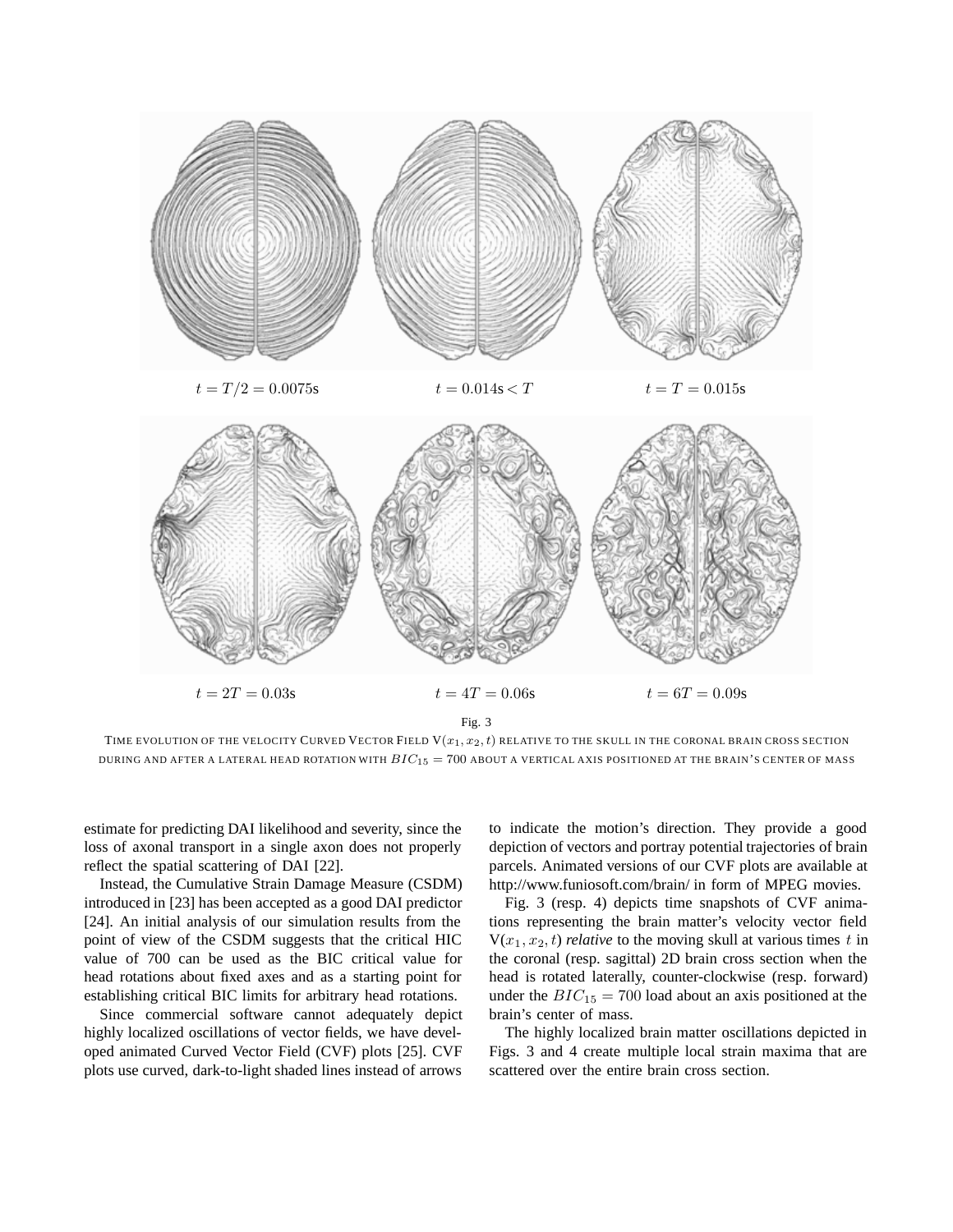

Fig. 4

TIME EVOLUTION OF THE VELOCITY CURVED VECTOR FIELD  ${\rm V}(x_1,x_2,t)$  RELATIVE TO THE SKULL IN THE SAGITTAL BRAIN CROSS SECTION DURING AND AFTER A FORWARD HEAD ROTATION WITH  $BIC_{15} = 700$  about a horizontal axis positioned at the brain's center of mass